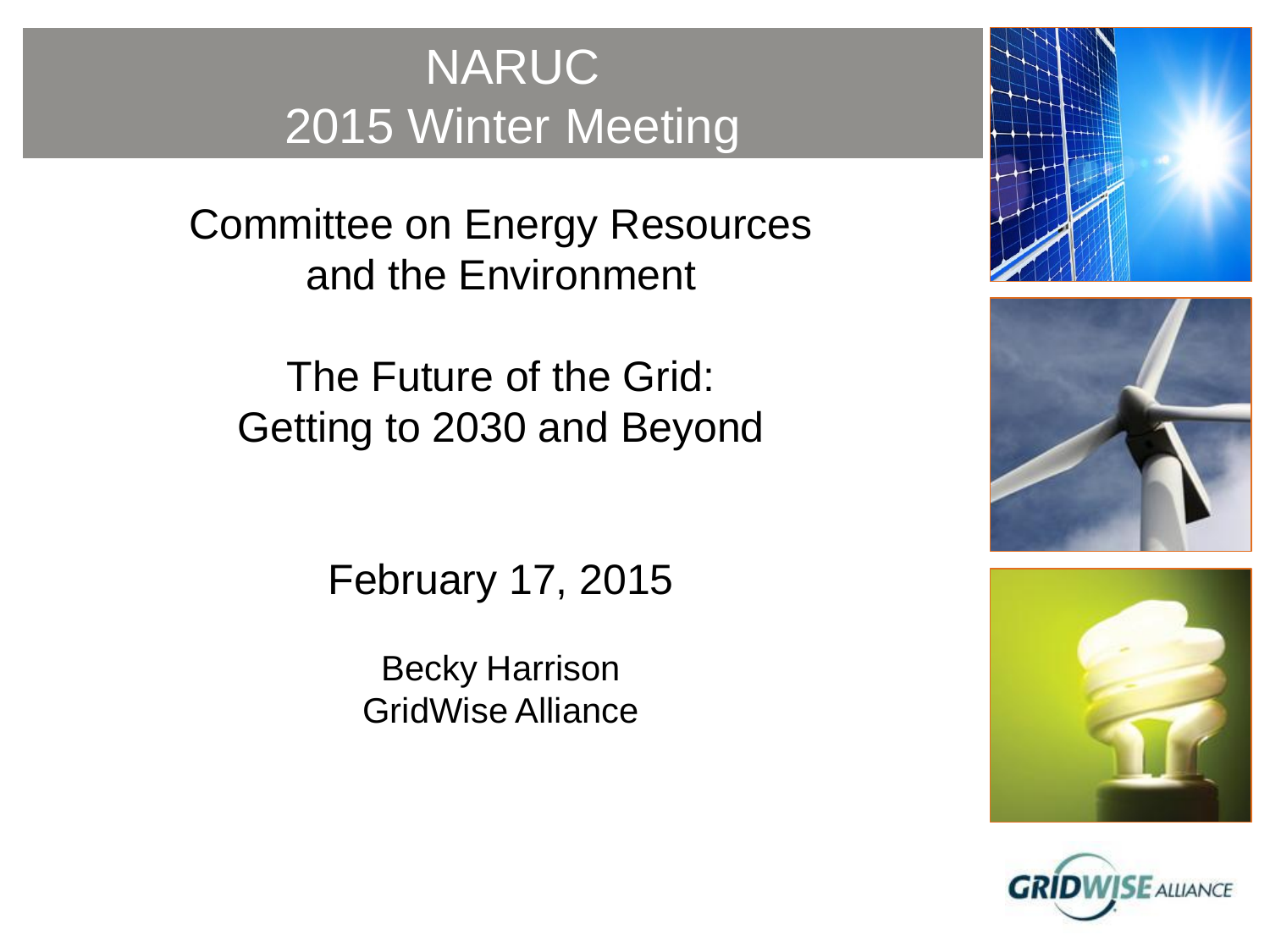# **GridWise Alliance Members**

A consortium of passionate stakeholders focused on modernizing our electric grid, collaborating to transform the nation's electric power grid



 $E$  AIIIANCE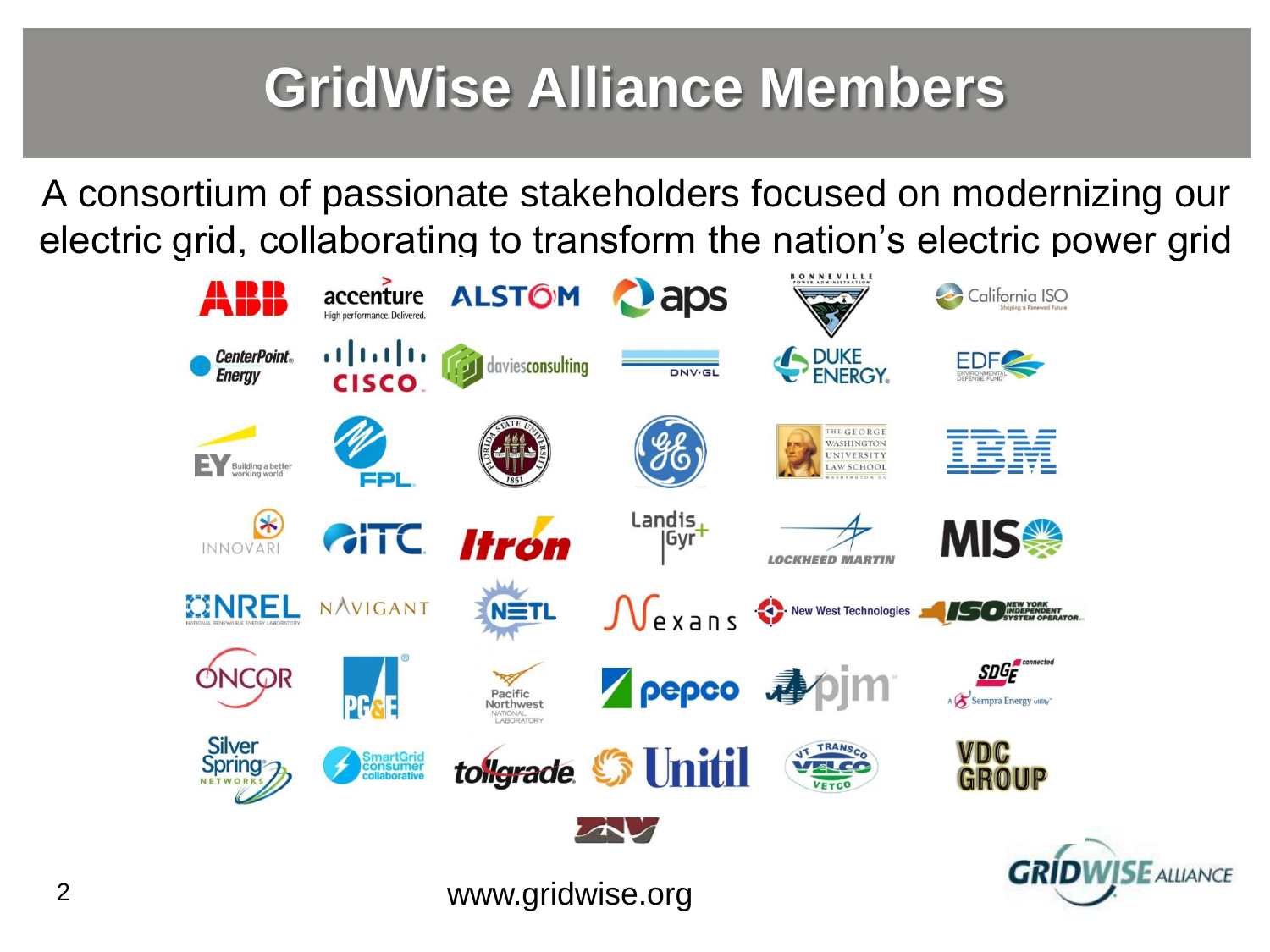

#### **Future of the Grid Evolving to Meet America's Needs**

- Partnership GridWise Alliance and the Office of Electricity Delivery and Energy Reliability
- Four Regional Workshops
- National Summit in Washington, DC
- **Final report –December, 2014**



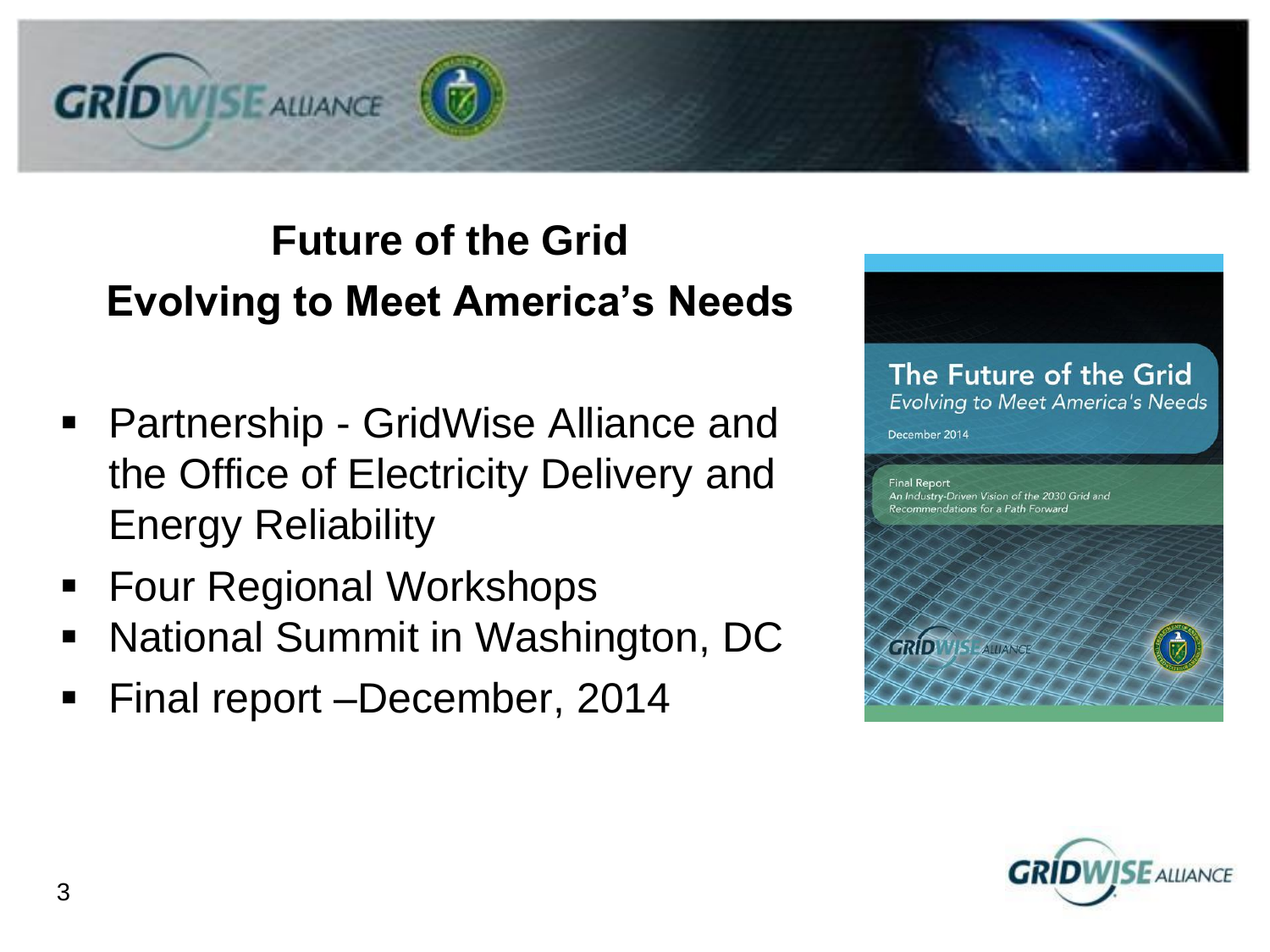









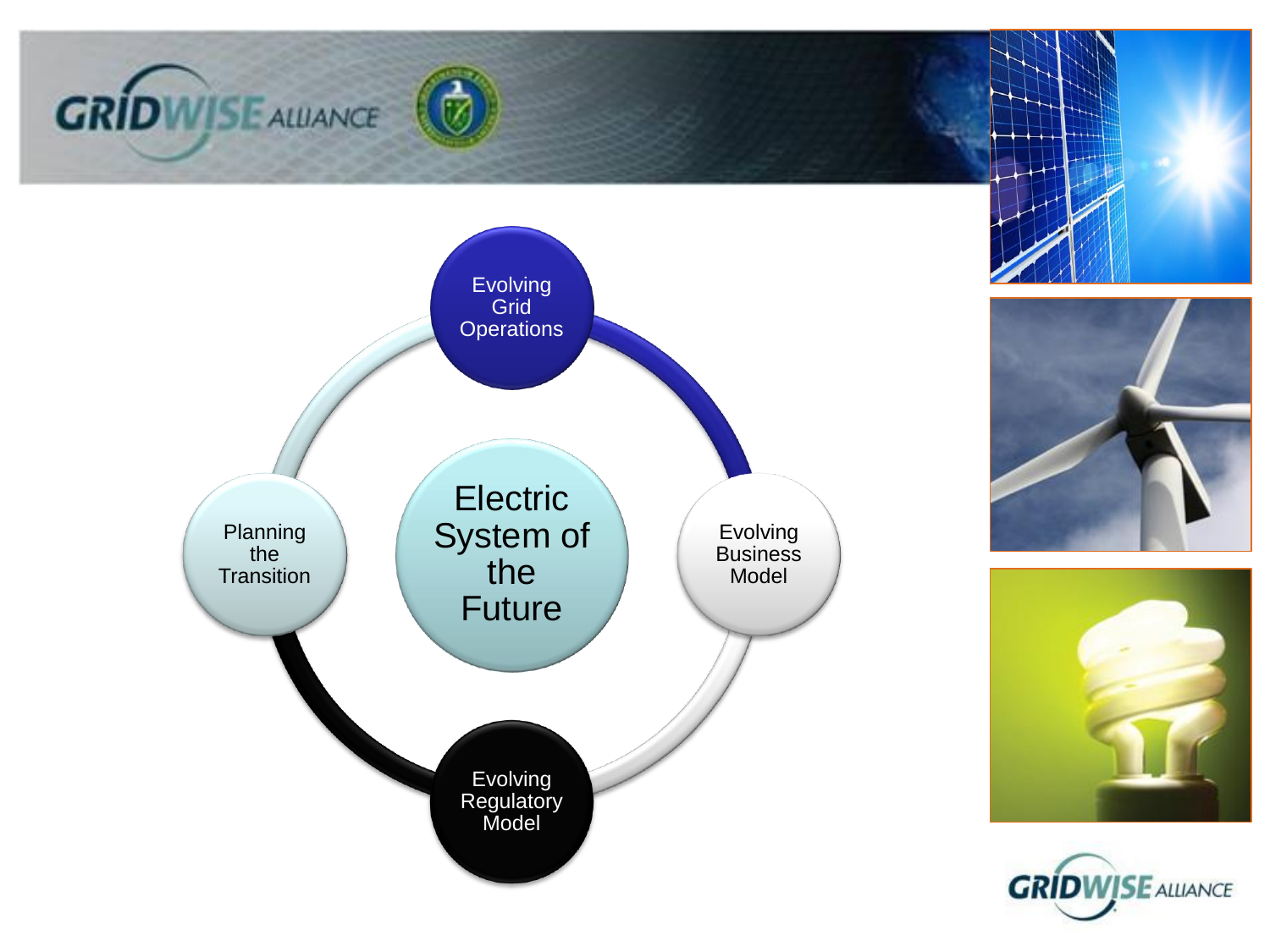# **Characteristics Electric System of the Future**

- Generation
	- Centralized and distributed
	- Dispatchable and non-dispatchable
	- Microgrids complementary not replacement
- Energy storage

**GRÍDWISE ALUANCE** 

- Important
- Still need "dispatchable" generation and resources
- Balancing supply and demand
	- Increasing complex and important
	- Moves down into distribution network
- Consumers
	- Different expectations and options
	- **Prosumers**
- **Markets** 
	- Wholesale and retail
	- $5 \bullet$  Third party non-regulated competitive players

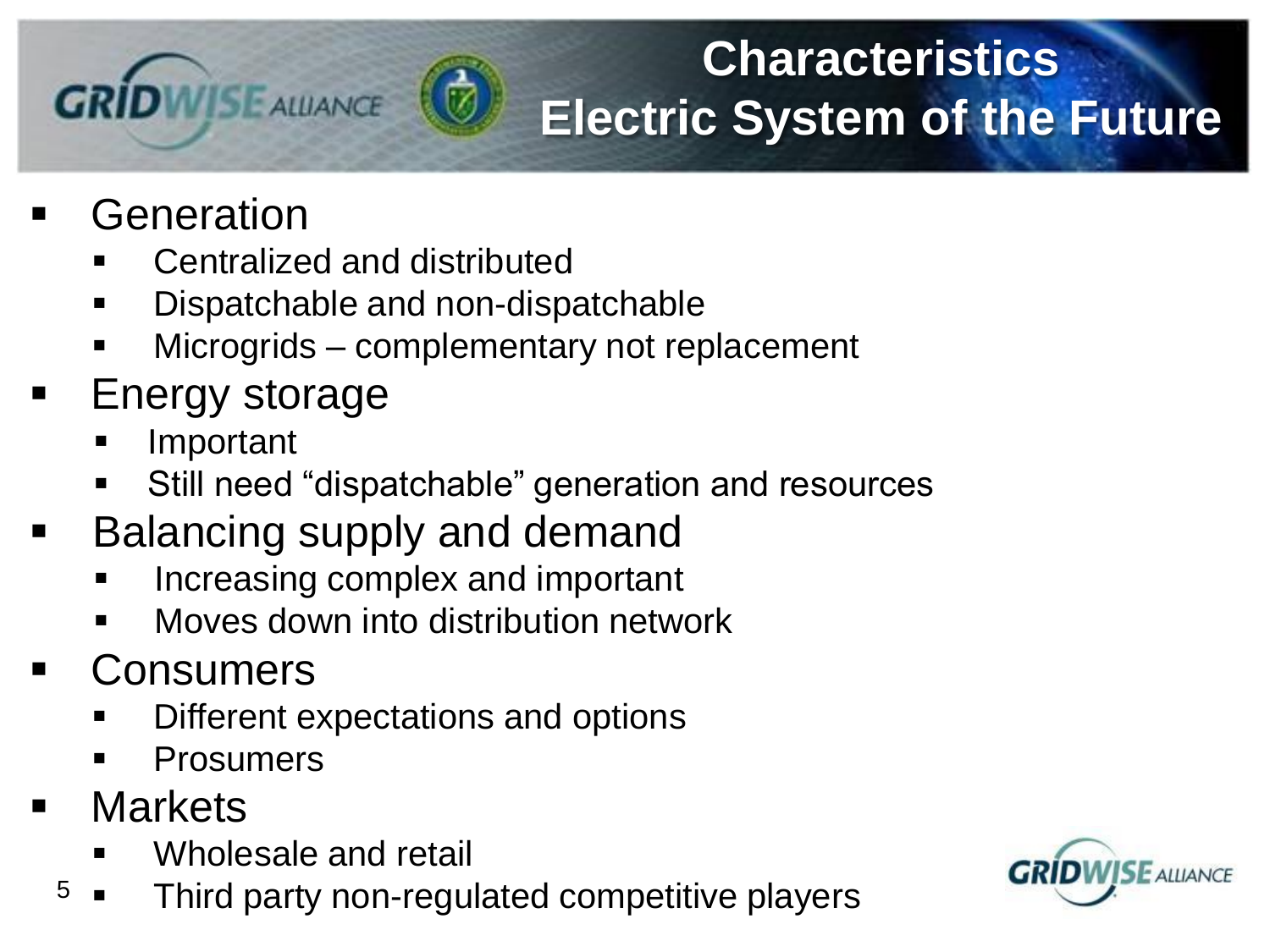# **Evolving Grid Operations**

- Will still want and need a grid
- No longer just a delivery "pipe"
	- => Multi-way power flow
- Must be agile and "fractal"
	- Flexible, adaptable, responsive
- Enabling platform

**GRÍDWISE ALLIANCE** 

- For a very dynamic and complex system
- Robust retail market
- Balancing supply and demand
	- Distribution will look and act more like transmission
	- Essential function for both T&D
- Connecting markets
- $\frac{1}{6}$  Linking new retail markets to wholesale markets

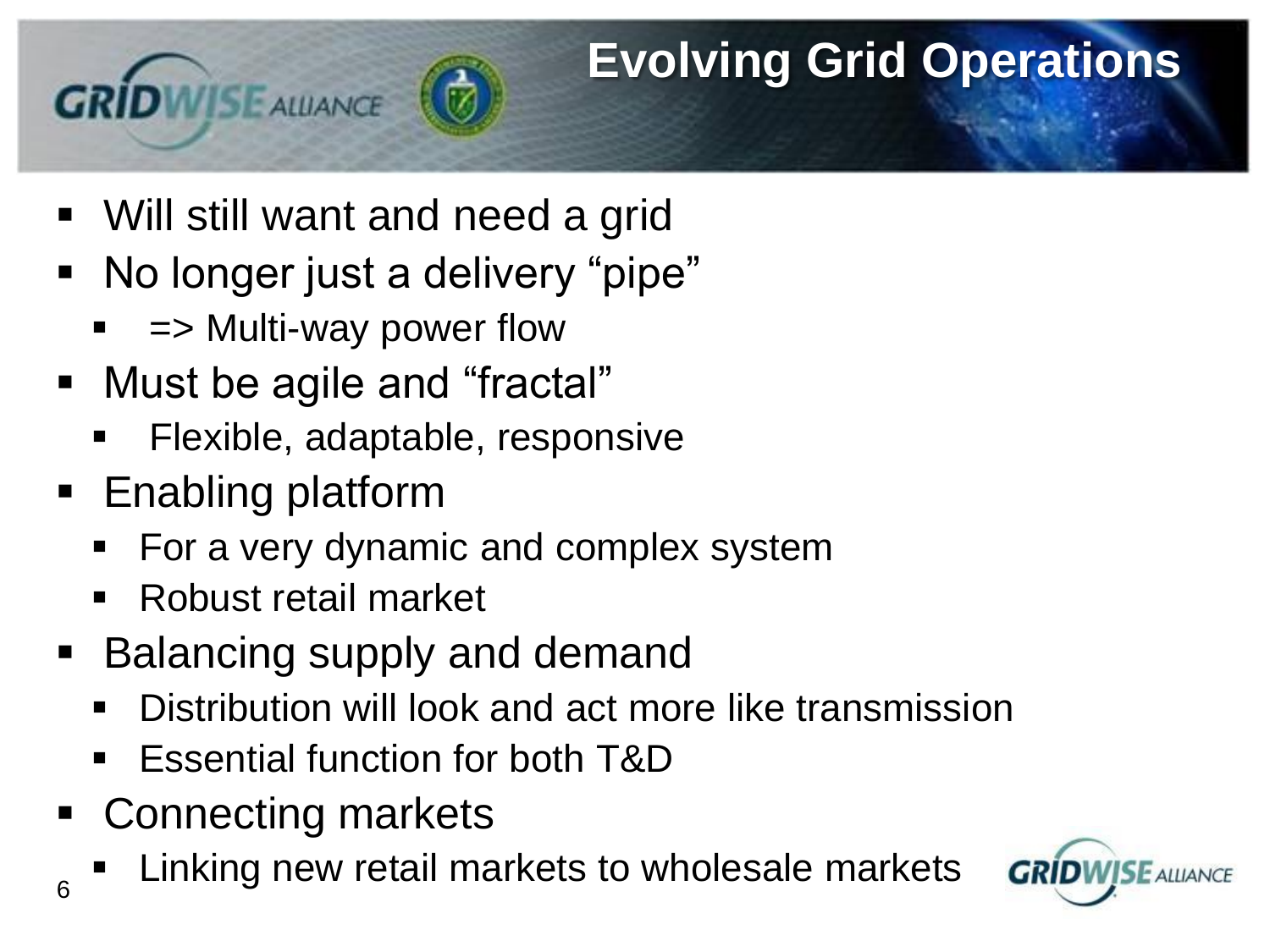

## Future Value Propositions for Grid Operators

- **Integrating all types of generations**
- Being agnostic as to where supply comes from
- Increasing grid efficiency
- **Enabling customers to provide services back to grid**
- Facilitating a retail market for consumers to buy and sell services
- Optimizing assets utilization
- Supporting/implementing public policies
- Maintaining a safe and reliable grid
- Enabling highly reliable and resilient energy services to end consumers
- Identifying most cost-effective way to achieve outcomes

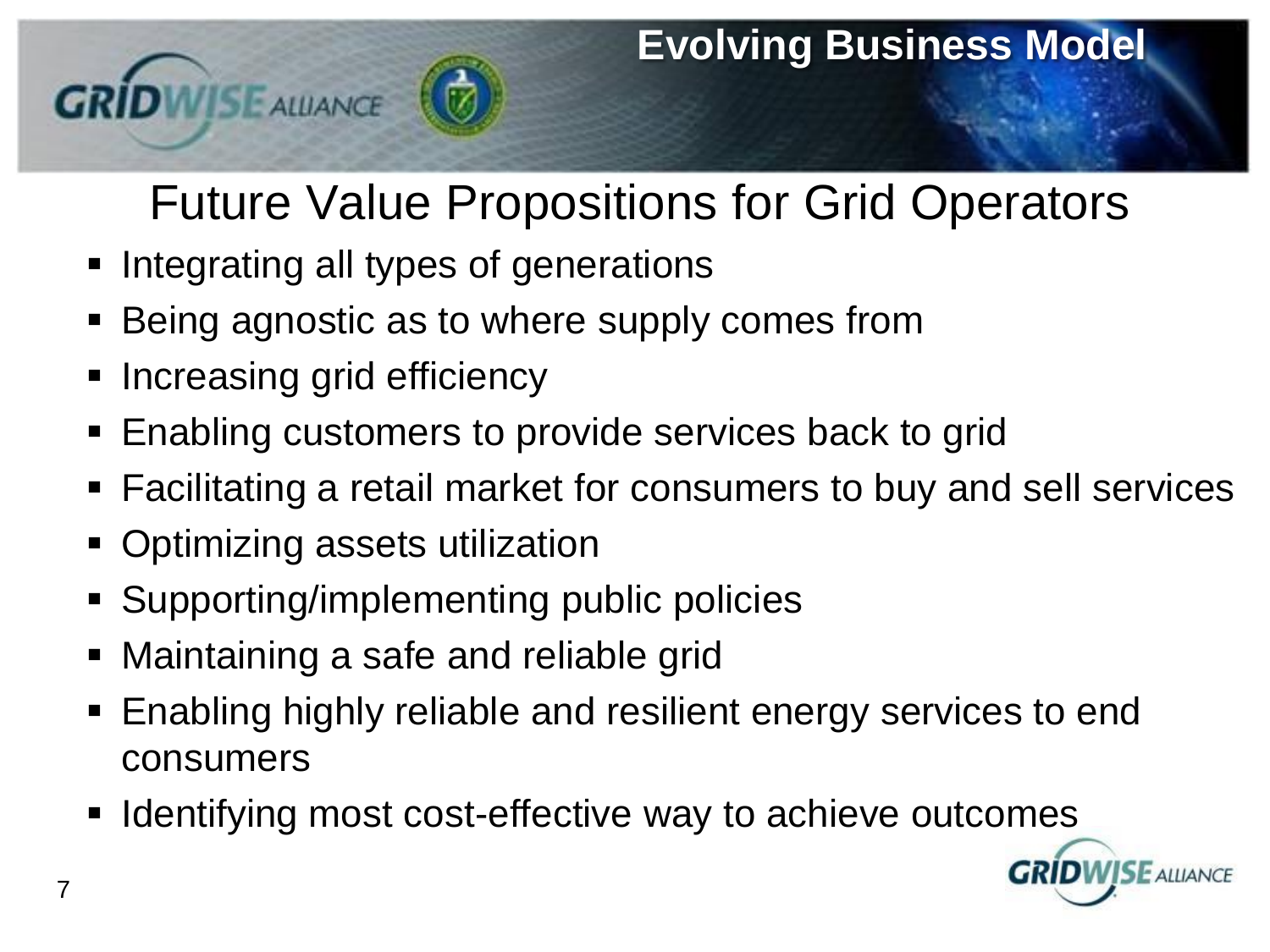

# Portfolio of Selectable Services

- Basic service
- Enhanced service
- **High-reliability services**
- Microgrid services
- **Financing services**
- Buying/selling ancillary services, such as:
	- VAR Support
	- Voltage Support
	- Frequency Response
	- **Spinning Reserve**
	- Backup Power Support







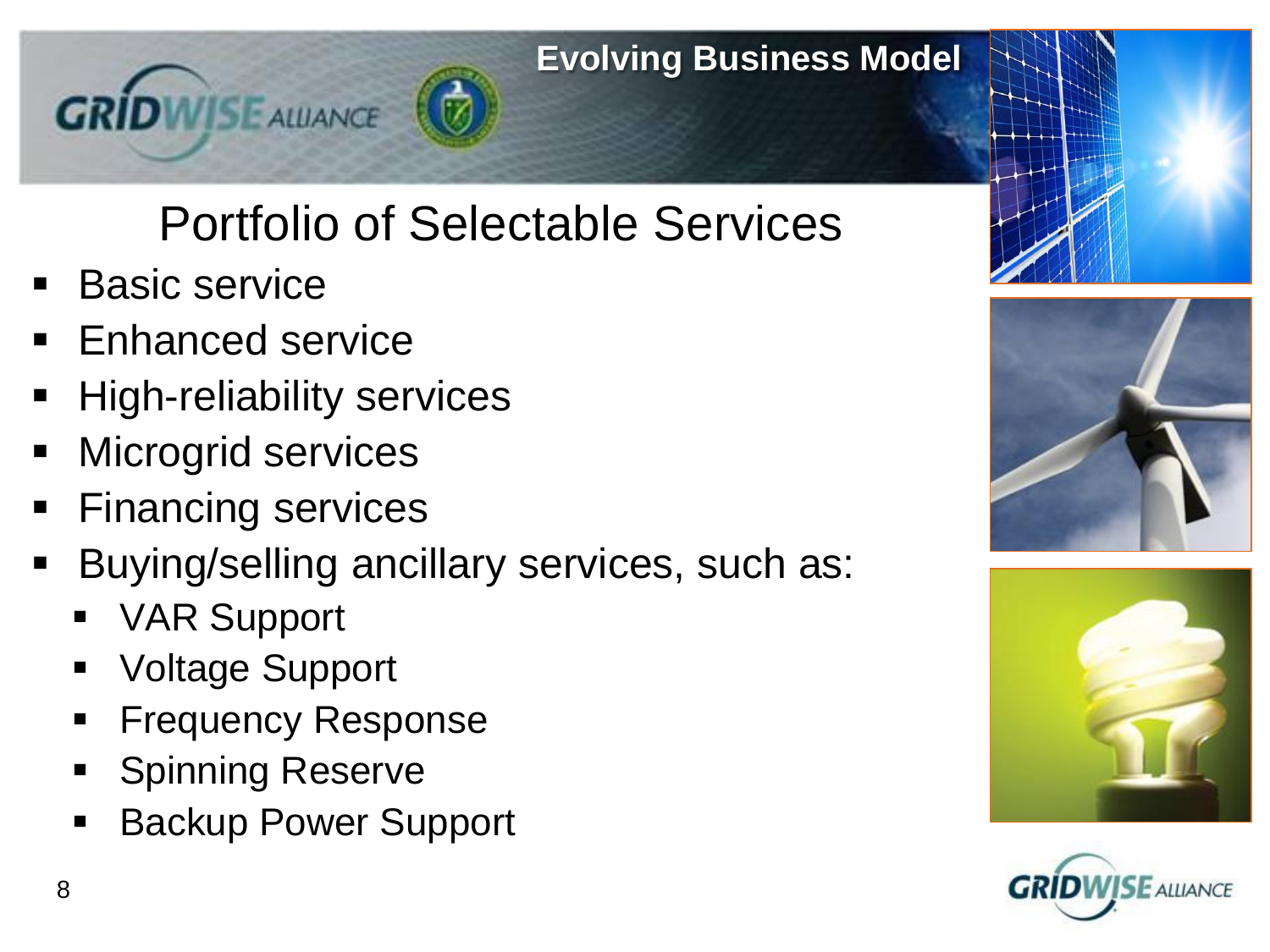

### Challenges for Regulators

- Providing regulatory clarity in time of significant change
- Align regulatory process to embrace speed of change and technology innovation
- **Balancing pubic good with the needs and desires of** individual consumers
- Addressing consumers' obligations to the grid as well as utilities' obligations to consumers in the future

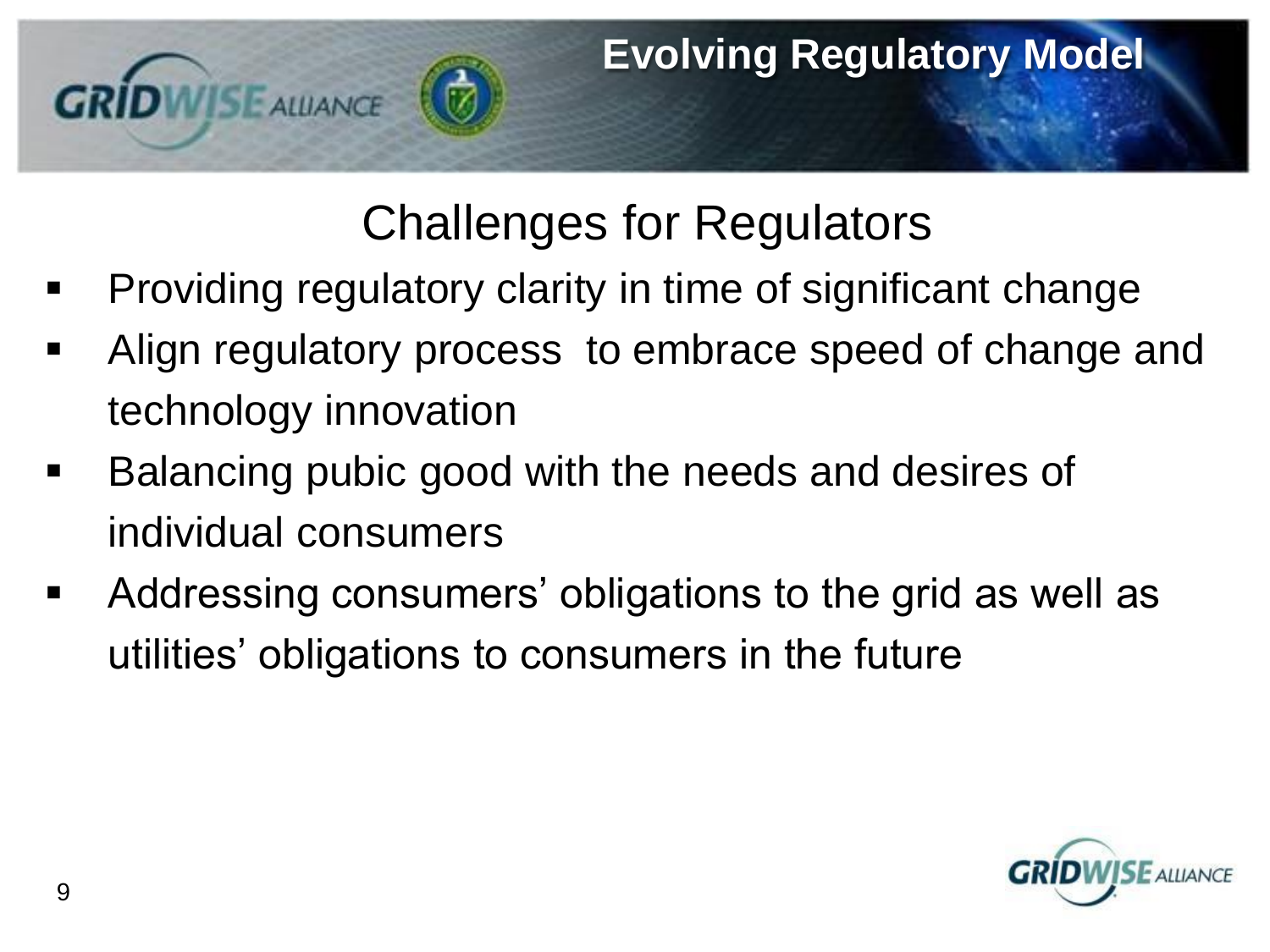

### Recommendations

- **E** Establish clear and comprehensive guiding principles
- **Develop a unifying architecture to ensure interoperability** across the entire grid
- Create a framework for guiding investments and the development of state/regional roadmaps.
- **-** Drive solutions through stakeholder engagement and education.
- Address technology challenges and limitations through robust research and analysis.